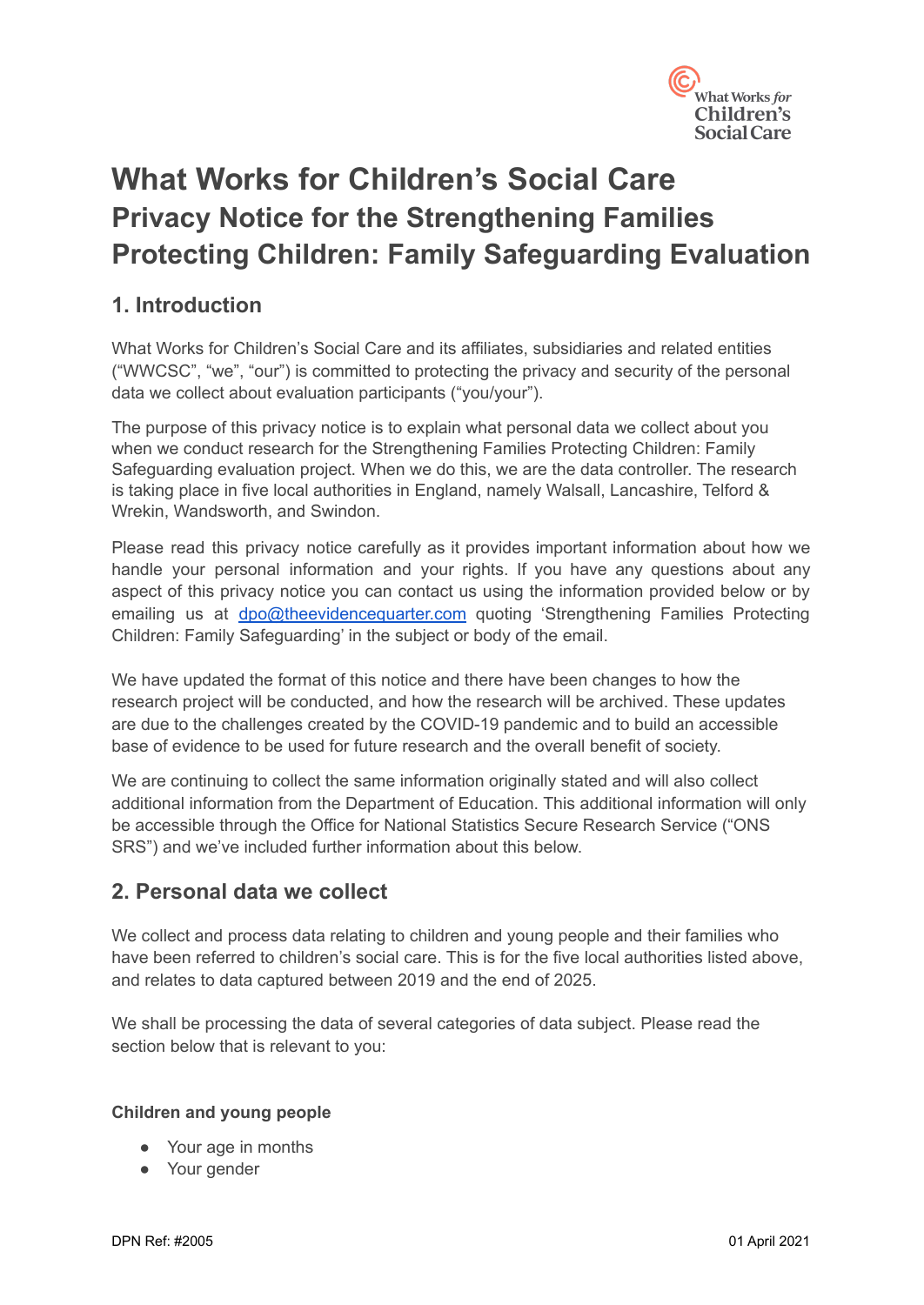

- Your ethnicity
- Whether you have a disability
- Whether or not you are classified as an unaccompanied asylum seeker
- Whether or not you have become looked after
- Codes that local authorities' children's social care services use to track children and young people over time. These codes do not by themselves tell us who the data subjects are. This could be done only with other information we do not possess.
- Information about referrals to children's social care, assessments, Child in Need plans, Child Protection Plans (CPP), duration of a CPP, care proceedings, and details about becoming looked after.
- Education data, including attendance, and eligibility for free school meals and pupil premium.
- We may collect your responses to an interview about your experience working with children's social care, if you choose to take part in one.
- We may undertake an observation of how your social worker works with you, if you agree to this.
- If you agree to take part in an interview with a researcher, we would collect your contact details to be able to make contact with you.

#### **Parent(s) / Legal Guardian(s) / Related Professionals**

- Information about you within local authority information about referrals to children's social care, assessments, Child in Need plans, Child Protection Plans, care proceedings, and details about a child becoming looked after.
- We may collect your responses to an interview about your experience working with children's social care, if you choose to take part in one.
- We may undertake an observation of how your social worker works with you, if you agree to this.
- If you agree to take part in an interview with a researcher, we would collect your contact details to be able to make contact with you.
- We may collect your responses to an interview or focus group about your experience working in children's safeguarding and using the Family Safeguarding model.
- We may undertake an observation of your practice, if you agree to this.
- We will collect your responses to an online survey about our practice, if you choose to respond to it.

# **3. How we collect information about you**

- From your Local Authority.
- From the UK Department of Education made accessible with limited access within the ONS SRS.
- Directly by WWCSC through interviews, focus groups or observations where you have agreed to these.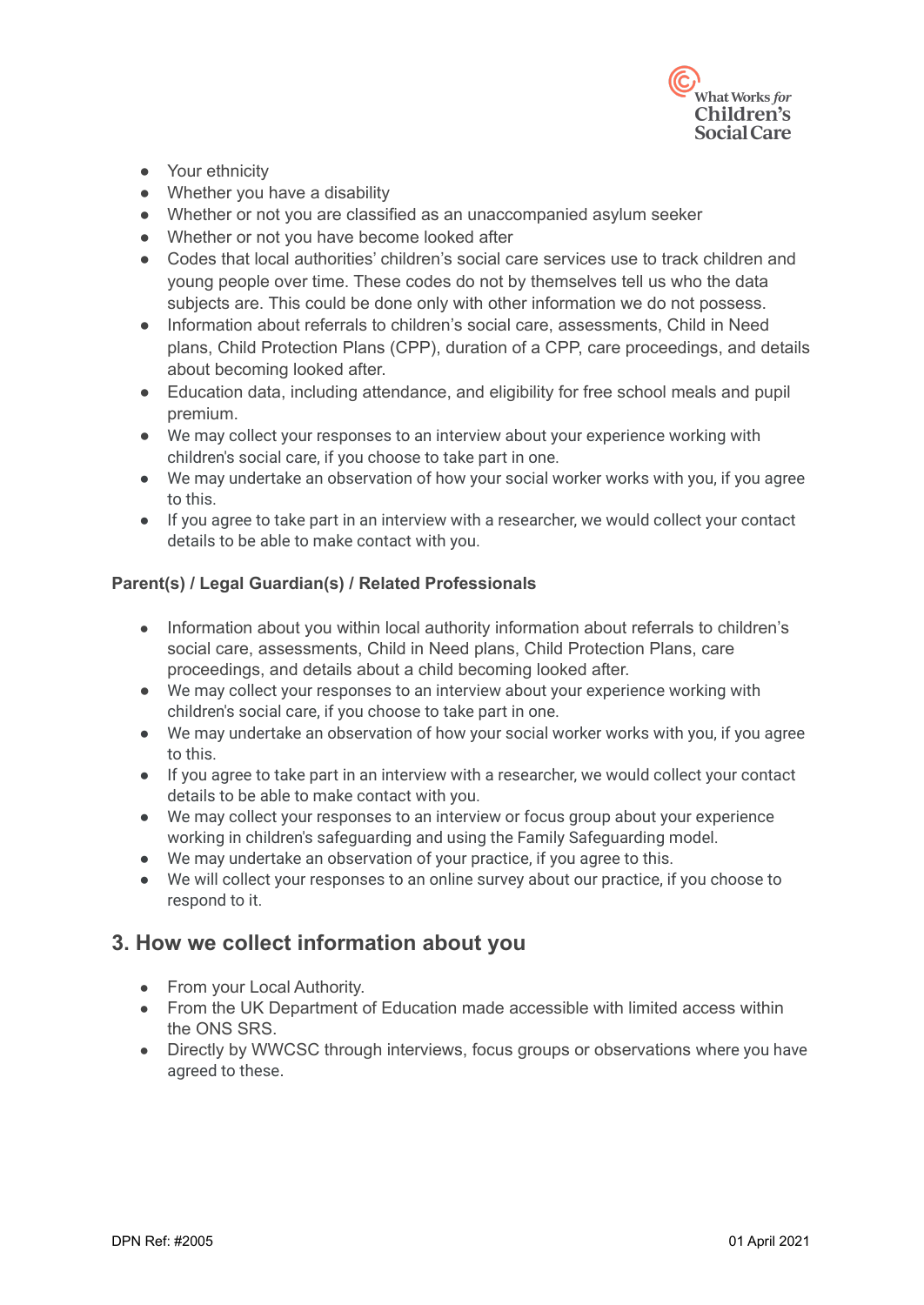

# **4. Purposes for which we use personal data and the legal basis**

When conducting the research study, we may use your personal data for the following purposes and on the following lawful bases. The table below is relevant to all data subjects involved in the research study:

| <b>4.1 Purpose</b>                          | <b>4.2 Lawful Basis for Processing</b>            |
|---------------------------------------------|---------------------------------------------------|
| To improve the evidence base in             | The lawful basis we shall be relying on is the    |
| children's social care and to conduct       | legitimate interest of the Data Controller. Where |
| research in this area, which will benefit   | we rely on our legitimate interests, we will      |
| children and young people, local            | always make sure that we balance these            |
| authorities - in particular senior leaders  | interests against your rights.                    |
| who make decisions about practice           |                                                   |
| models - as well as the Department for      |                                                   |
| Education in future funding decisions.      |                                                   |
| We use the information to understand        |                                                   |
| what the impact of the Family               |                                                   |
| Safeguarding model of social work           |                                                   |
| practice affects children and young         |                                                   |
| people, and their families, and add to      |                                                   |
| the evidence base around whether            |                                                   |
| Family Safeguarding "works" and assist      |                                                   |
| local authorities in understanding          |                                                   |
| whether they should invest in it.           |                                                   |
| The data we process includes special        | We are processing this data on the condition      |
| category data, specifically the ethnicity   | that it is necessary for archiving, scientific,   |
| of the children and young people, and       | historical research or statistical purposes.      |
| their disability status. This is because    |                                                   |
| processing this special category data       |                                                   |
| will help ensure our research is as         |                                                   |
| accurate and informative as possible.       |                                                   |
| For administrative data to be               | Archiving is for societal benefit and therefore   |
| pseudonymised so data can be put into       | processing is necessary for the performance of    |
| an archive database for it to inform        | a task carried out in the public interest, also   |
| further research and secondary studies      | known as "public task" under UK GDPR Article      |
| for the betterment of society. (At this     | $6.1(e)$ .                                        |
| point the data could no longer be           |                                                   |
| deleted.)                                   |                                                   |
| <b>NOTE:</b> Interview data will not be put |                                                   |
| into an archive.                            |                                                   |
|                                             |                                                   |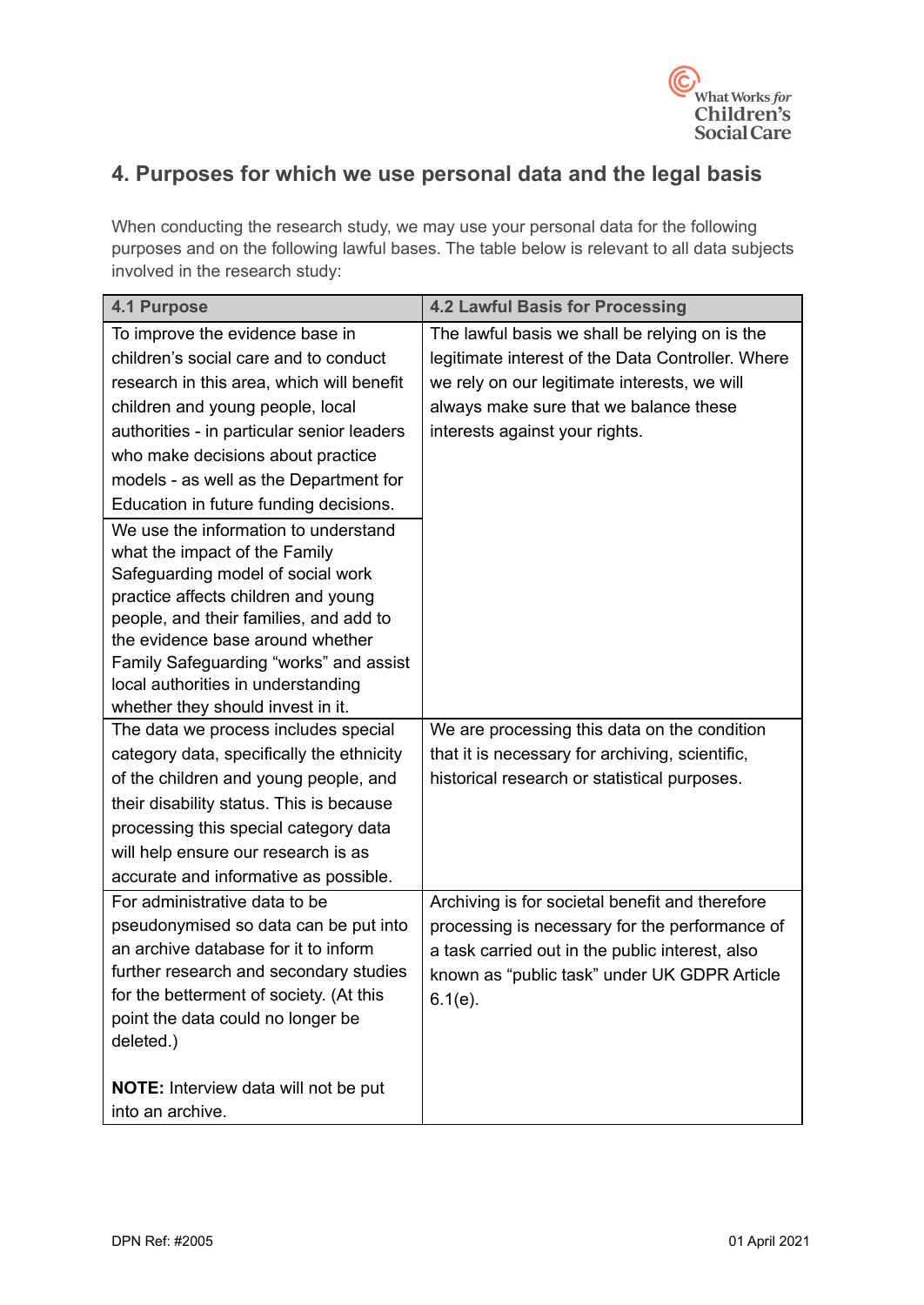

# **5. Sharing your data**

Your personal data will never be transferred outside the UK or the EU.

Any data shared with the below categories of recipients is the minimum necessary for the task they have been instructed to carry out on our behalf or in conjunction with us. Each category of recipient is subject to pre-approved review to ensure comparative technical and organisational measure for keeping the data secure:

- Archive provider.
- Transcription service.
- Storage and communications service providers.

The pseudonymised research data will be fully anonymised and then transferred to our secure data archive. This archive is hosted and stored by the Office of National Statistics ("ONS") 'Secure Research Service' on our behalf, we are the data controller and access to any data stored within the archive is controlled by the ONS and WWCSC only. The duration of retention is indefinite. Further information on how the ONS SRS keep data secure can be found by following this [link.](https://www.ons.gov.uk/aboutus/whatwedo/statistics/requestingstatistics/approvedresearcherscheme#:~:text=The%20Office%20for%20National%20Statistics,projects%20for%20the%20public%20good.&text=The%20framework%20is%20a%20set,secure%20labs%2C%20including%20the%20ONS.)

There may be scenarios where we are subject to a legal obligation to disclose or share your personal data, such as with law enforcement agencies, regulatory bodies or public authorities in order to prevent or detect crime. We will only ever disclose your personal data to these third parties to the extent we are required to do so by law.

We may also share your personal data if we choose to sell, transfer, or merge parts of our business and/or group, or our assets in the future. Or we may seek to acquire other businesses or merge with them. During any such process, we may share your data with other parties. We will only do this if they agree to keep your data safe and private. If a change to our group happens, then other parties may use your data in the same way as set out in this notice.

# **6. How long we keep your data**

We keep all of the data for five years after our final reporting is complete, as this allows for any quality checks or additional sensitivity analysis. We anticipate final reporting to take place in 2026, so will delete all of the data in 2031. The data will then be securely deleted from these hard-drives.

Any data shared with a transcription service will be deleted by the provider after 7 days of successful completion of any transcription.

Data accessed within the ONS SRS will have a licence end date specified in the application form until which data access is granted. Archived data, which will include anonymised data collected from data subjects, Local Authorities and the Department for Education, within the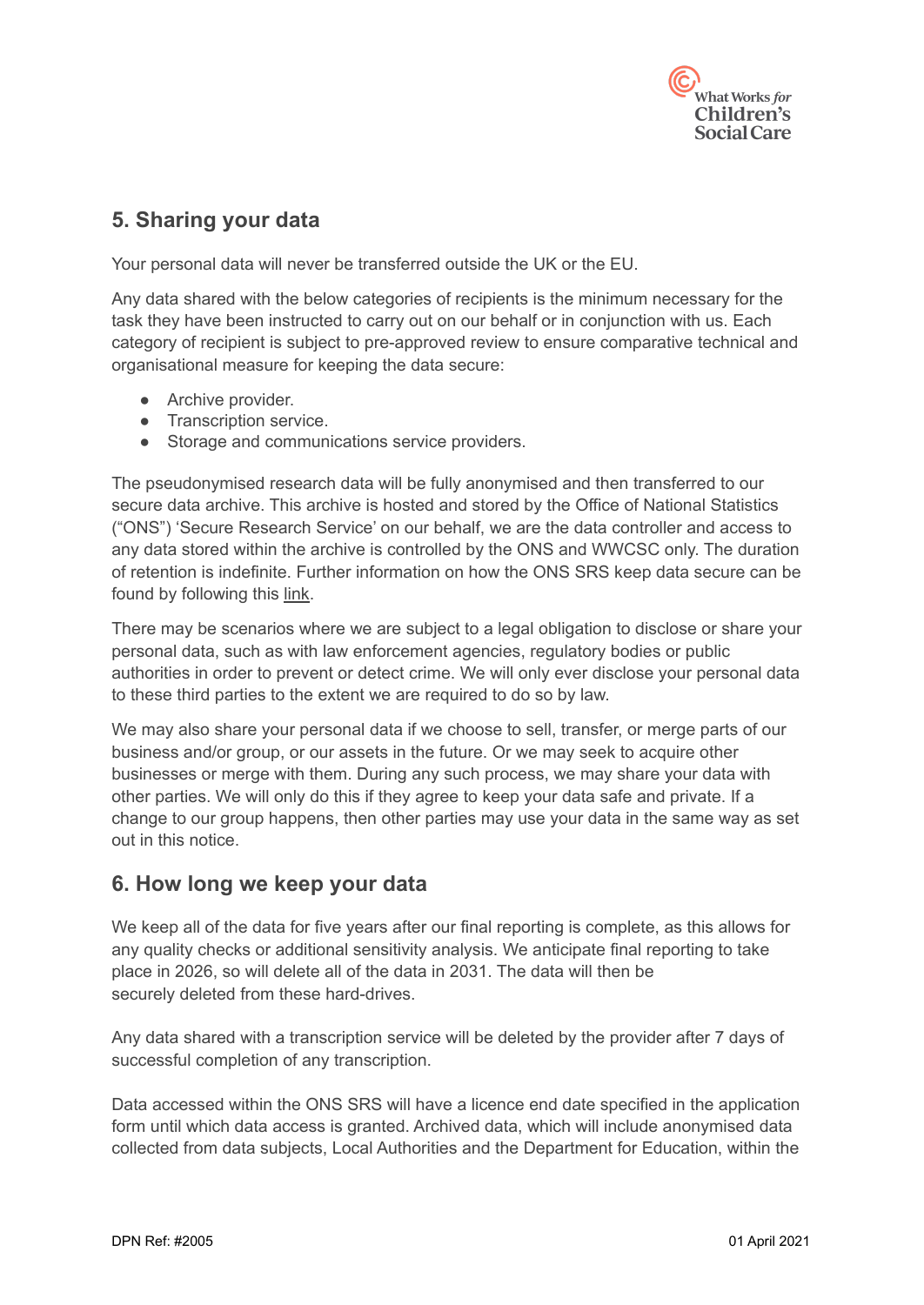

ONS SRS shall remain in an anonymised form within the archive for an indefinite period of time.

# **7. How we protect your data**

We implement appropriate technical and organisational measures to protect data that we process from unauthorised disclosure, use, alteration or destruction. Data protection assessments are conducted for each research project and all recipients of data used within any research data.

All processing activities carried out to conduct this analysis will abide by the Data Protection Act 2018 and we have conducted a full data protection impact assessment (DPIA).

Your information is securely stored on a dedicated drive, and access is controlled by WWCSC's secure access policy for the duration of the research study period.

Additional data we obtain from the DfE will not be stored on WWCSC systems but on the ONS systems, which are highly secure and controlled by the ONS. Access will only be granted to research team members being part of the wider project team, and who are ONS accredited, and have undergone training and assessment. When access is granted to the ONS accredited researcher the data requested will be transferred to a secure "research instance" within the SRS.

This "research instance" of the SRS is the location the data will be housed and used for the duration of the evaluation. Once the project evaluation has completed the evaluator will request for the data to be moved from the "research instance" in the SRS to the WWCSC data "archive instance" which is also housed in the SRS.

Data archived within the WWCSC instance of the Office for National Statistics Secure Research Service ("ONS SRS") for the purposes of secondary research on the data within this evaluation shall be non-identifiable data and governed under the UK Digital Economy Act 2017 and the UK Statistics and Registration Service Act 2007.

We will always keep these under review to make sure that the measures we have implemented remain appropriate.

Any personal data is not subject to any automated decision-making.

# **8. Your rights and options**

You have the following rights in respect of your personal data. Where we are unable to identify you within the data we hold about you we shall pass your request on to the respective relevant data controllers for your data.

- You have the right of access to your personal data and can request copies of it and information about our processing of it.
- If the personal data we hold about you is incorrect or incomplete, you can ask us to rectify or add to it.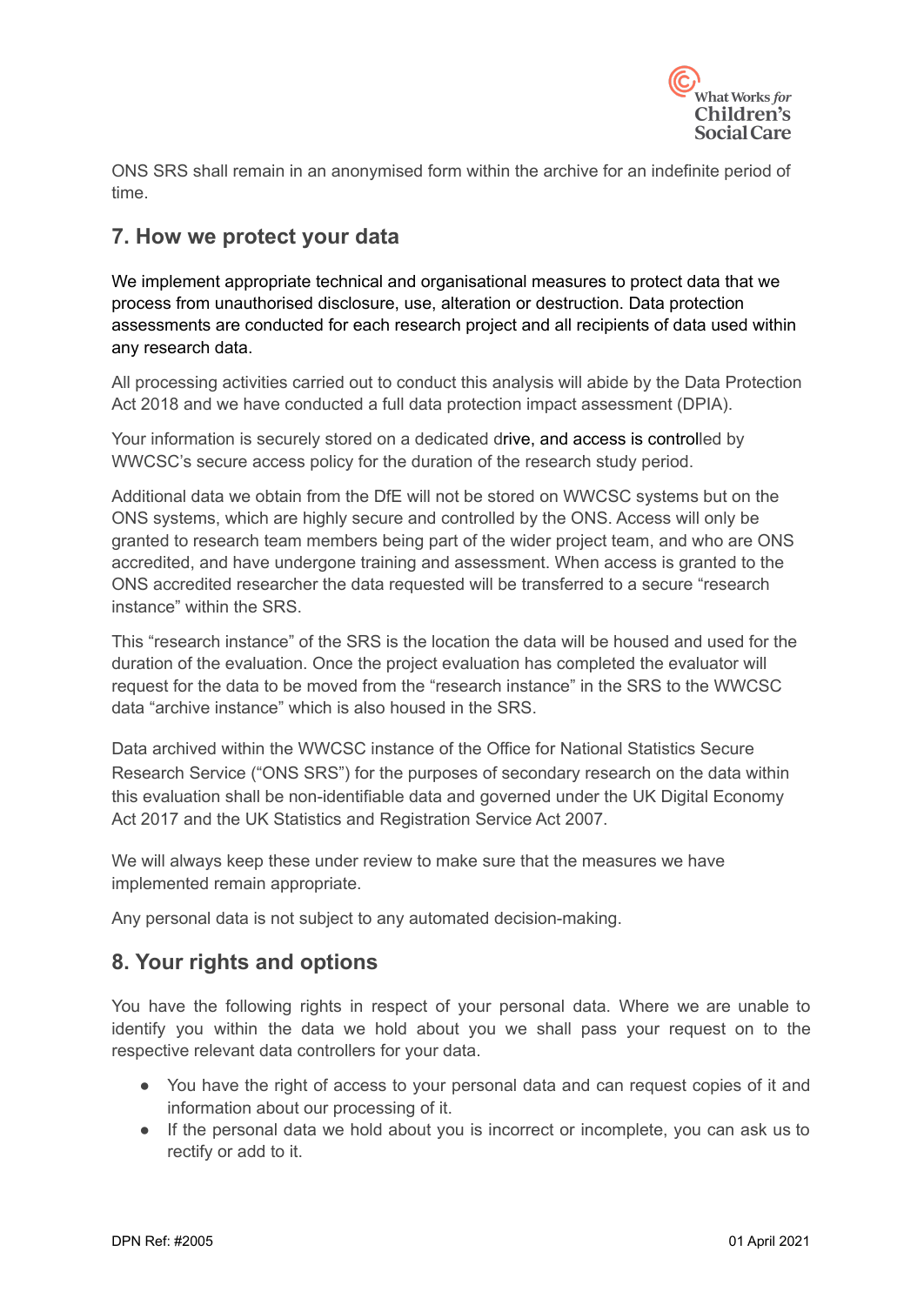

- Where we are using your personal data with your consent, you can withdraw your consent at any time.
- Where we are using your personal information because it is in our legitimate interests to do so, you can object to us using it this way.
- Where we are using your personal data for direct marketing, including profiling for direct marketing purposes, you can object to us doing so.
- You can ask us to restrict the use of your personal data if:
	- o It is not accurate,
	- $\circ$  It has been used unlawfully but you do not want us to delete it,
	- $\circ$  We do not need it any-more, but you want us to keep it for use in legal claims, or
	- o if you have already asked us to stop using your data but you are waiting to receive confirmation from us as to whether we can comply with your request.
- In some circumstances you can compel us to erase your personal data and request a machine-readable copy of your personal data to transfer to another service provider.
- You have the right not to be subject to a decision based solely on automated processing (including profiling) that produces legal effects concerning you or similarly significantly affects you.

You will not have to pay a fee to access your personal data (or to exercise any of the other rights). However, we may charge a reasonable fee if your request for access is clearly unfounded or excessive. Alternatively, we may refuse to comply with the request in such circumstances.

If you wish to exercise your rights, please contact us at [dpo@whatworks-csc.org.uk.](mailto:dpo@whatworks-csc.org.uk)

# **9. How to Complain**

You can also lodge a complaint with the Information Commissioner's Office. They can be contacted using the information provided at:

Information Commissioner's Office Wycliffe House Water Lane Wilmslow Cheshire SK9 5AF

Helpline number: 0303 123 1113 ICO website: <https://ico.org.uk/concerns/>.

# **10. Contact us**

If you have any questions, or wish to exercise any of your rights, then you can contact:

Project: Strengthening Families, Protecting Children: Family Safeguarding Organisation: What Works for Children's Social Care Address: The Evidence Quarter, Albany House, Westminster, SW1H 9EA